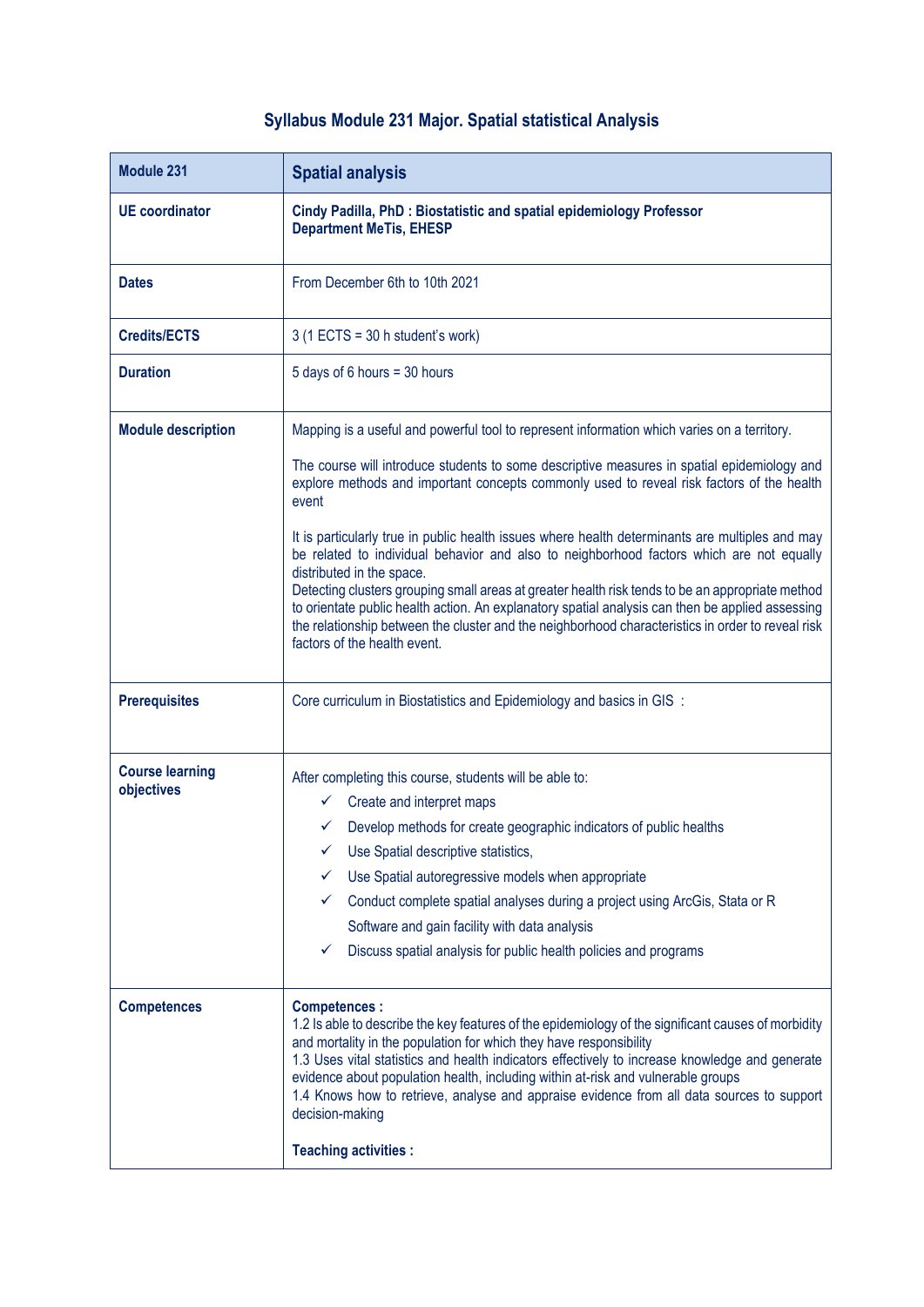|                                                                                 | Creating maps and identify clusters of mortality will describe the key features of the<br>epidemiology of your study area.<br>Using health indicators or creating innovative geographic indicators will healp to generate<br>evidence.<br>Spatial modelisation will analyse and in addition with maps and clusters will appraise evidence<br>to support decision making.<br><b>Evaluation:</b><br>Exam project will ask you to describe territorial inequalities in geographic variation in health.<br>And to find using health data and geographic indicators the determinants that could explain<br>this repartition.                                                                                                                                                                                                                                                                                                                                                                                                                                                                                                                                                                                                                                                                                                                                                                                                                                                                                                                                                                                                                                                                                                                                                                                   |
|---------------------------------------------------------------------------------|-----------------------------------------------------------------------------------------------------------------------------------------------------------------------------------------------------------------------------------------------------------------------------------------------------------------------------------------------------------------------------------------------------------------------------------------------------------------------------------------------------------------------------------------------------------------------------------------------------------------------------------------------------------------------------------------------------------------------------------------------------------------------------------------------------------------------------------------------------------------------------------------------------------------------------------------------------------------------------------------------------------------------------------------------------------------------------------------------------------------------------------------------------------------------------------------------------------------------------------------------------------------------------------------------------------------------------------------------------------------------------------------------------------------------------------------------------------------------------------------------------------------------------------------------------------------------------------------------------------------------------------------------------------------------------------------------------------------------------------------------------------------------------------------------------------|
| <b>UE</b> structure<br>(details of sequences :<br>title /speaker/date/duration) | Session 1: presentation and concepts = 3H<br>✓<br>Session 2 : Descriptive spatial statistics : maps, geographic indicators and<br>✓<br>geographic description = 6H<br>Session 3 : Detection cluster analysis : 3 H<br>✓<br>Session 4 : Statistical regression with autocorrelation term : 12H<br>✓<br>✓<br>Exam project = $6H$                                                                                                                                                                                                                                                                                                                                                                                                                                                                                                                                                                                                                                                                                                                                                                                                                                                                                                                                                                                                                                                                                                                                                                                                                                                                                                                                                                                                                                                                            |
| <b>Course requirement</b>                                                       | Students will be expected to prepare lesson class, participate actively and discuss some<br>issues related to methods studies and their application and self-practice on the software.                                                                                                                                                                                                                                                                                                                                                                                                                                                                                                                                                                                                                                                                                                                                                                                                                                                                                                                                                                                                                                                                                                                                                                                                                                                                                                                                                                                                                                                                                                                                                                                                                    |
| <b>Grading and assessment</b>                                                   | Participation in class 10%<br>Exam project for 90% of the final grade                                                                                                                                                                                                                                                                                                                                                                                                                                                                                                                                                                                                                                                                                                                                                                                                                                                                                                                                                                                                                                                                                                                                                                                                                                                                                                                                                                                                                                                                                                                                                                                                                                                                                                                                     |
| <b>Location</b>                                                                 |                                                                                                                                                                                                                                                                                                                                                                                                                                                                                                                                                                                                                                                                                                                                                                                                                                                                                                                                                                                                                                                                                                                                                                                                                                                                                                                                                                                                                                                                                                                                                                                                                                                                                                                                                                                                           |
| <b>Course policy</b>                                                            | <b>Attendance &amp; punctuality</b><br>Regular and punctual class attendance is a prerequisite for receiving credit in a course.<br>Students are expected to attend each class. Attendance will be taken at each class.<br>The obligations of attendance and punctuality cover every aspect of the course: - lectures,<br>conferences, group projects, assessments, examinations, as described in EHESP Academic<br>Regulations http://mph.ehesp.fr EHESP Academic Regulation Article. 3).<br>If students are not able to make it to class, they are required to send an email to the instructor<br>and to the MPH program coordinating team explaining their absence prior to the scheduled<br>class date. All supporting documents are provided to the end-of-year panel.<br>Students who miss class are responsible for content. Any student who misses a class has the<br>responsibility for obtaining copies of notes, handouts and assignments. If additional assistance<br>is still necessary, an appointment should be scheduled with the instructor. Class time is not to<br>be used to go over material with students who have missed class.<br>Lateness: Students who are more than 10 minutes late may be denied access to a class.<br>Repeated late arrivals may be counted as absences (See http://mph.ehesp.fr EHESP Academic<br>Regulation Article. 3 Attendance & Punctuality)<br>Maximum absences authorized & penalty otherwise<br>Above 20% of absences will be designated a fail for a given class. The students will be entitled<br>to be reassessed in any failed component(s). If they undertake a reassessment or they retake<br>a module this means that they cannot normally obtain more than the minimum pass mark (i.e.<br>10 out of 20)<br><b>Exceptional circumstances</b> |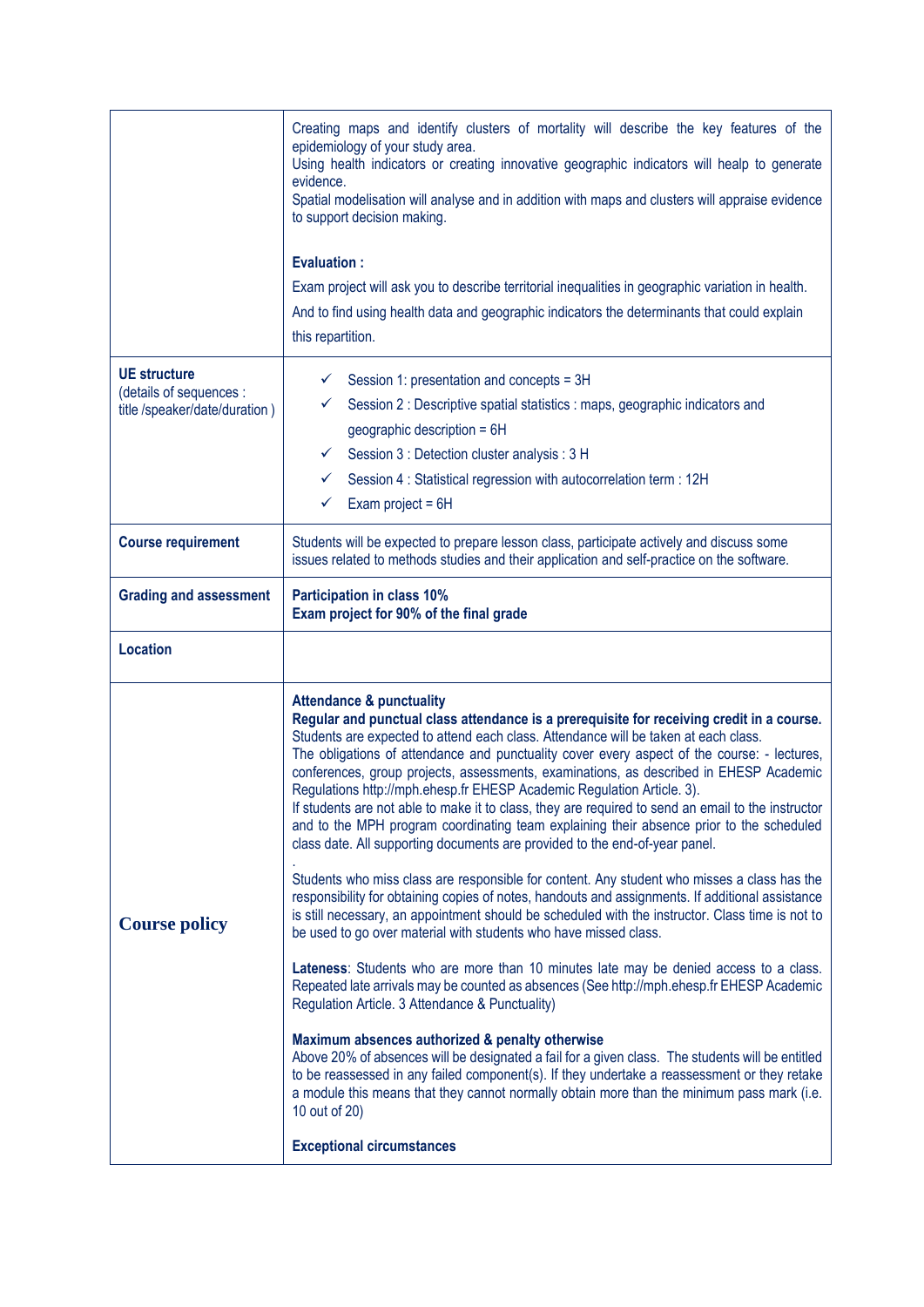|                          | Absence from any examination or test, or late submission of assignments due to illness,<br>psychological problems, or exceptional personal reasons must be justified; otherwise, students<br>will be penalized, as above mentioned. Students must directly notify their professor or the MPH<br>academic secretariat before the exam or before the assignment deadline. Before accepting the<br>student's justification, the professor or the MPH academic secretariat has the right to request<br>either a certificate from the attending physician or from a psychologist, or from any other<br>relevant person (See http://mph.ehesp.fr EHESP Academic Regulation Article 4 Examinations).<br>Courtesy: All cell phones/pages MUST be turned off during class time.<br>Students are required to conduct themselves according to professional standards, eating during<br>class time is not permitted during class time, such as course or group work. |
|--------------------------|----------------------------------------------------------------------------------------------------------------------------------------------------------------------------------------------------------------------------------------------------------------------------------------------------------------------------------------------------------------------------------------------------------------------------------------------------------------------------------------------------------------------------------------------------------------------------------------------------------------------------------------------------------------------------------------------------------------------------------------------------------------------------------------------------------------------------------------------------------------------------------------------------------------------------------------------------------|
| <b>Valuing diversity</b> | Diversity enriches learning. It requires an atmosphere of inclusion and tolerance, which<br>oftentimes challenges our own closely-held ideas, as well as our personal comfort zones. The<br>results, however, create a sense of community and promote excellence in the learning<br>environment. This class will follow principles of inclusion, respect, tolerance, and acceptance<br>that support the values of diversity. Diversity includes consideration of: (1) life experiences,<br>including type, variety, uniqueness, duration, personal values, political viewpoints, and intensity;<br>and (2) factors related to "diversity of presence," including, among others, age, economic<br>circumstances, ethnic identification, family educational attainment, disability, gender,<br>geographic origin, maturity, race, religion, sexual orientation and social position.                                                                        |
| <b>Course evaluation</b> | EHESP requests that you complete a course evaluation at the end of the school year. Your<br>responses will be anonymous, with feedback provided in the aggregate. Open-ended<br>comments will be shared with instructors, but not identified with individual students. Your<br>participation in course evaluation is an expectation, since providing constructive feedback is a<br>professional obligation. Feedback is critical, moreover, to improving the quality of our courses,<br>as well as for instructor assessment.                                                                                                                                                                                                                                                                                                                                                                                                                            |

| Session #1              | <b>Geographic studies, presentations and concepts</b>                                                                                                                                                                                                              |
|-------------------------|--------------------------------------------------------------------------------------------------------------------------------------------------------------------------------------------------------------------------------------------------------------------|
| <b>Speakers</b>         | Cindy Padilla, professor in EHESP MeTis departement                                                                                                                                                                                                                |
| <b>Session Outline</b>  | The session comprises two sub-sessions.<br>The first is used for introducing students to basic principles of geographic studies<br>✓<br>and spatial analysis.<br>The second sub-session is dedicated to a case study using geographic information.<br>$\checkmark$ |
| Learning Objectives     | At the end of the session, the students should be able to:<br>$\checkmark$ Understand what GIs mean and objectives of spatial analysis<br>Interpret geographic studies and their consequences in terms of public health<br>✓                                       |
| Duration                | 3H                                                                                                                                                                                                                                                                 |
| <b>Training methods</b> | Lectures alternate with a conference applications                                                                                                                                                                                                                  |

| Session #2      | <b>Descriptive spatial statistics</b>                                                                     |
|-----------------|-----------------------------------------------------------------------------------------------------------|
| <b>Speakers</b> | Cindy Padilla, professor in EHESP MeTis departement<br>Veronica Vieira, Reseacher, Irvine university, USA |